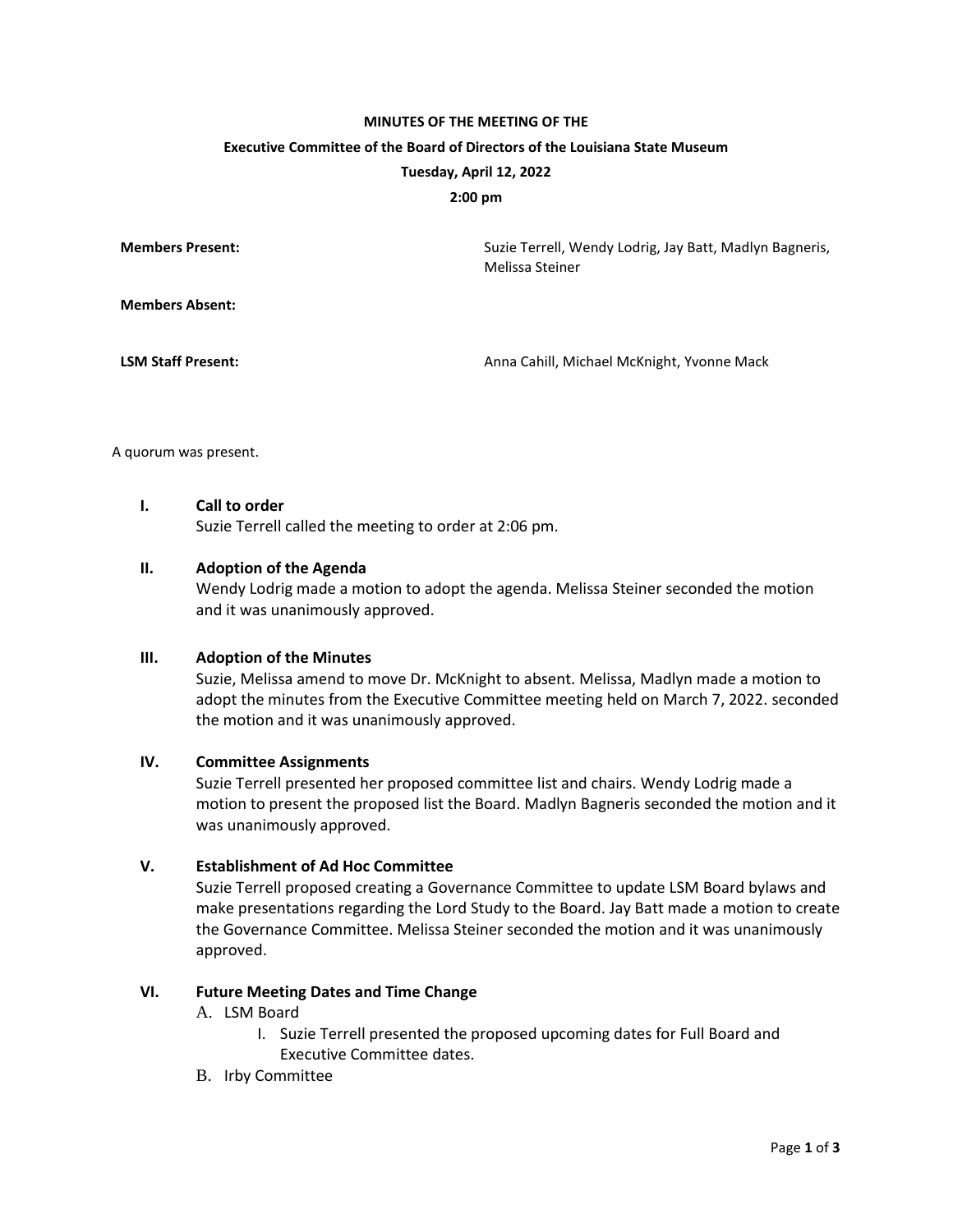I. Wendy Lodrig presented her proposed dates for the upcoming dates. She also suggested the time be at 10:00am two weeks before each full board meeting for all upcoming Irby committee meetings.

# **VII. Search for Temporary and Permanent Director**

Melissa Steiner suggested that the Board take our time finding the right person for the job of permanent director. There was a brief discussion regarding ways to move forward with finding a director.

Suzie Terrell proposed that a Search Committee be created to present to the Board at the next meeting. Jay Batt was asked to Chair the committee. Melissa Steiner made a motion to accept the creation of the Search Committee. Wendy Lodrig seconded the motion and it was unanimously approved.

# **VIII. Legislation**

Michael McKnight explained how each of the following House Bills affect the Louisiana State Museum: HB 889, HB 1029, HB 876. There was a brief discussion regarding each of the bills.

# **IX. Attorney Needs**

Suzie Terrell notified the Committee that the Board has had its own attorney in the past. There was a brief discussion regarding the process of finding a general attorney for the Board rather than using the assistance of the DCRT Attorney.

# **X. Chairman's discussion re. Attorney General**

Suzie Terrell discussed the Attorney General's office opinion regarding the denial of rent abatements for commercial tenants. Suzie Terrell reminded the Board that the Attorney General's opinions are not law but are advisory.

# **XI. Discussion of Items and Agenda Topics for Board**

Agenda items for upcoming committee meetings and the full board meeting taking place on May 2, 2022 were discussed.

#### **XII. Taping of Board Meetings**

Suzie Terrell asked how the Board should move forward with audio recording the Full Board meetings. Wendy Lodrig made a motion to obtain proper recording equipment (up to \$500) for the next meeting. Jay Batt seconded the motion and it was unanimously approved.

#### **XIII. Dr. McKnight**

- A. Irby Manager Update Michael McKnight notified the Committee that a person has been selected and they are currently working with Civil Service to finalize everything.
- B. Internal Audit Progress Michael McKnight mentioned that the auditors are currently back at DCRT for their two-year review.
- **XIV. Old Business**  There was no old business.
- **XV. New Business –** There was no new business.